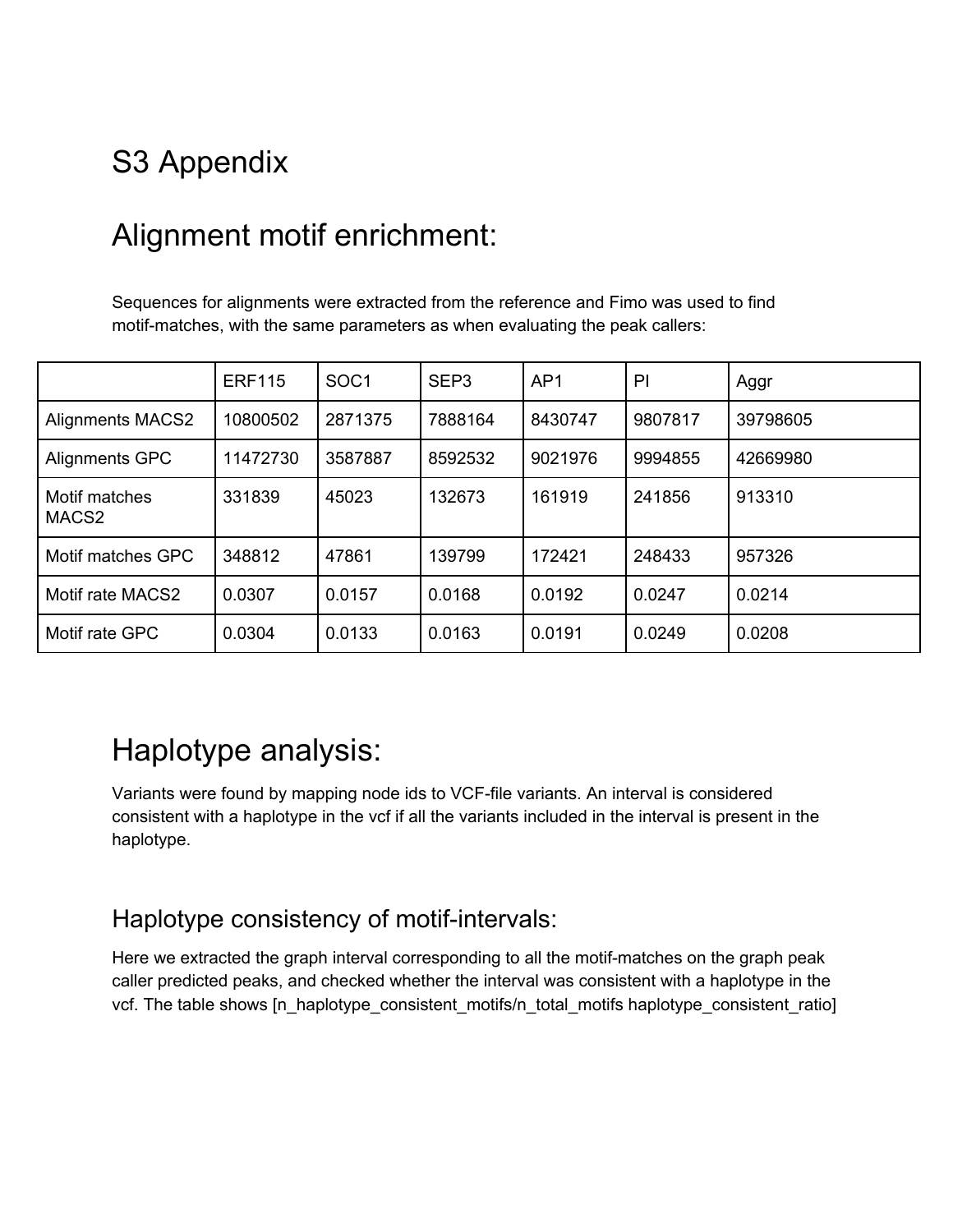|        | <b>ERF115</b> | PI        | SOC <sub>1</sub> | AP1     | SEP <sub>3</sub> | Aggr      |
|--------|---------------|-----------|------------------|---------|------------------|-----------|
| Unique | 284/284       | 296/300   | 113/116          | 98/102  | 123/125          | 914/927   |
|        | 1.0           | 0.9867    | 0.9741           | 0.9608  | 0.9840           | 0.9860    |
| Shared | 3119/3121     | 1777/1790 | 1673/1676        | 760/764 | 986/989          | 8315/8340 |
|        | 0.9994        | 0.9927    | 0.9982           | 0.9948  | 0.9970           | 0.9970    |
| Aggr   | 3403/3405     | 2073/2090 | 1786/1792        | 858/866 | 1109/1114        | 9229/9267 |
|        | 0.9994        | 0.9919    | 0.9967           | 0.9908  | 0.9955           | 0.9959    |

Removing all motif-matches that doesn't correspond to a single haplotype gives the ratio of matches on unique peaks 914/14637=0.624, which is still significantly better than for Macs, p=3.80%.

#### Motifs on diplotype-consistent peaks:

Here we filtered out all peaks from graph peak caller that didn't have diplotype consistent alignments. To be diplotype consistent we required that all alignments that overlap with the peak were compatible with either of two haplotypes from the vcf:

|                                     | <b>ERF115</b> | P      | SOC <sub>1</sub> | AP <sub>1</sub> | SEP <sub>3</sub> | Aggr   |
|-------------------------------------|---------------|--------|------------------|-----------------|------------------|--------|
| Number of peaks                     | 1987          | 2320   | 396              | 1955            | 1475             | 8133   |
| Number of peaks with<br>motif match | 179           | 204    | 32               | 51              | 50               | 516    |
| Ratio of peaks with<br>motif match  | 0.0901        | 0.0879 | 0.0808           | 0.0261          | 0.0339           | 0.0634 |

Only considering diploid-consistent peaks gives a motif-match ratio of 0.0634, which is still significantly higher then for MACS (p=3.47%)